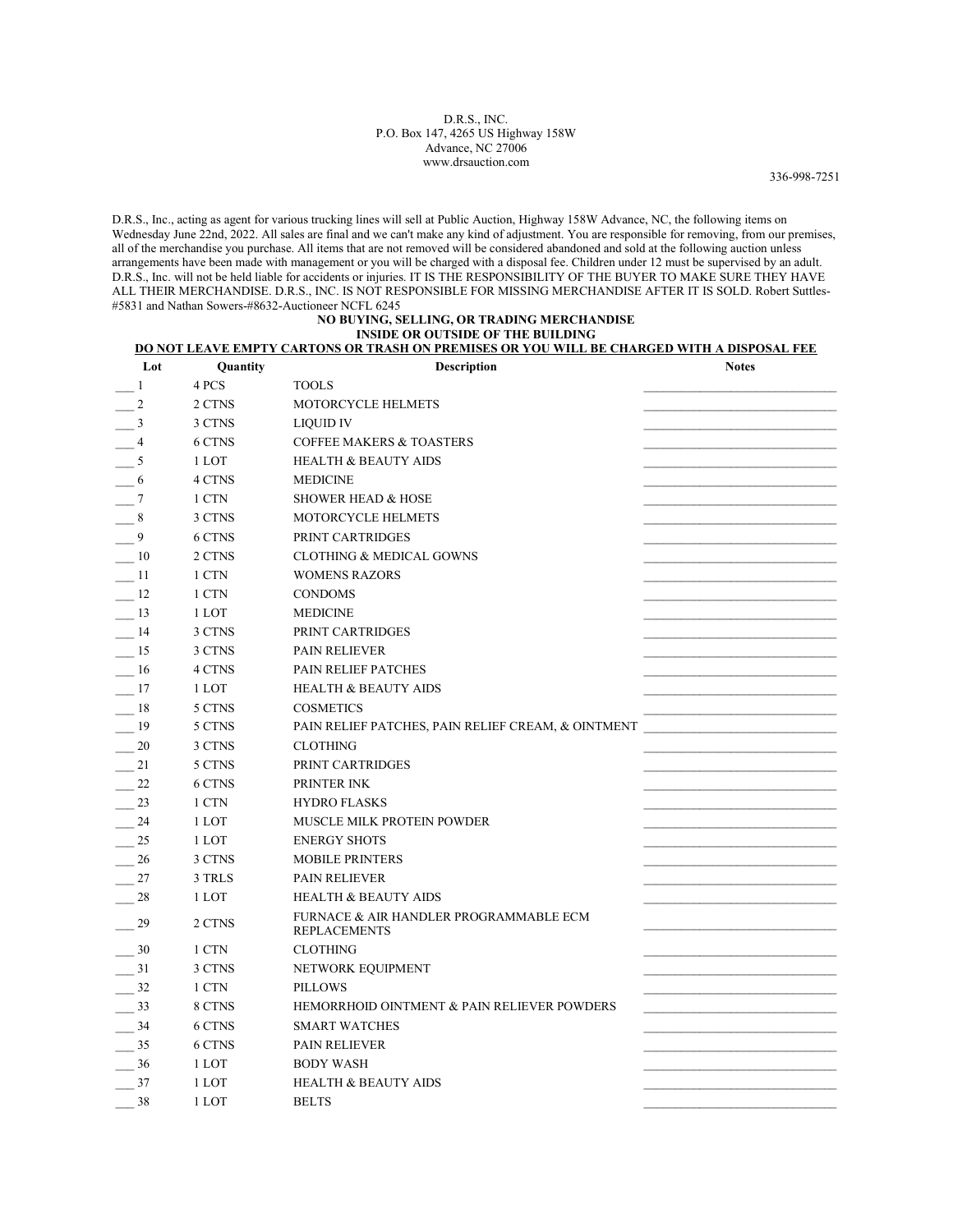| Lot   | Quantity | <b>Description</b>                                                                | <b>Notes</b> |
|-------|----------|-----------------------------------------------------------------------------------|--------------|
| 39    | 2 CTNS   | <b>BODY SPRAY &amp; GIFT SETS</b>                                                 |              |
| 40    | 4 CTNS   | <b>MIRALAX</b>                                                                    |              |
| 41    | 8 CTNS   | <b>PAIN RELIEVER</b>                                                              |              |
| -42   | 6 CTNS   | <b>SMART BULBS</b>                                                                |              |
| 43    | 8 CTNS   | <b>PAIN RELIEVER</b>                                                              |              |
| -44   | 1 LOT    | OFFICE PRODUCTS                                                                   |              |
| - 45  | 2 CTNS   | <b>GOLF BAGS</b>                                                                  |              |
| - 46  | 1 LOT    | <b>BATTERIES &amp; FLASHLIGHTS</b>                                                |              |
| 47    | 5 CTNS   | <b>PAIN RELIEVER</b>                                                              |              |
| 48    | 4 CTNS   | PREMIUM DIGITAL MEDIA SETS                                                        |              |
| 49    | 1 LOT    | <b>HEALTH &amp; BEAUTY AIDS</b>                                                   |              |
| 50    | 1 CTN    | <b>BACKPACKS</b>                                                                  |              |
| $-51$ | 4 CTNS   | <b>CLOTHING</b>                                                                   |              |
| $-52$ | 2 CTNS   | <b>LEVELS</b>                                                                     |              |
| $-53$ | 1 LOT    | BATTERIES, LIGHT BULBS, DOOR LEVERS, & SHOWER<br><b>WAND</b>                      |              |
| -54   | 1 CTN    | ON BOARD COMPUTER MODULE                                                          |              |
| 55    | 1 CTN    | <b>VAPE PRODUCTS</b>                                                              |              |
| 56    | 1 LOT    | INTERNET GATEWAYS, RADIO REPLACEMENT<br><b>INTERFACES, &amp; NETWORK PRODUCTS</b> |              |
| 57    | 3 CTNS   | FOOD STORAGE CONTAINERS, LUNCH BAGS, &<br><b>BACKPACKS</b>                        |              |
| -58   | 1 CTN    | <b>TOBACCO PRODUCTS</b>                                                           |              |
| 59    | 3 CTNS   | <b>HAIR DRYERS</b>                                                                |              |
| 60    | 1 CTN    | <b>CIGARETTE MACHINES</b>                                                         |              |
| 61    | 1 LOT    | KITCHEWARE & DICE                                                                 |              |
| 62    | 4 PCS    | <b>TIRES</b>                                                                      |              |
| 63    | 1 CTN    | TWIN TEMPUR-PEDIC MATTRESS                                                        |              |
| 64    | 3 PCS    | <b>TIRES</b>                                                                      |              |
| 65    | 3 CTNS   | PORTABLE SHOOTING BIPODS                                                          |              |
| 66    | 5 PCS    | <b>TIRES</b>                                                                      |              |
| 67    | 2 CTNS   | <b>CLOSET ORGANIZER &amp; COOLER</b>                                              |              |
| 68    | 3 PCS    | <b>TIRES</b>                                                                      |              |
| 69    | 1 CTN    | <b>MICROWAVE OVEN</b>                                                             |              |
| 70    | 12 CTNS  | PRINT CARTRIDGES                                                                  |              |
| $-71$ | 4 PCS    | <b>TIRES</b>                                                                      |              |
| 72    | 8 CTNS   | PRINT CARTRIDGES                                                                  |              |
| 73    | 2 PCS    | <b>TIRES</b>                                                                      |              |
| 74    | 8 CTNS   | <b>FAUCETS</b>                                                                    |              |
| 75    | 8 CTNS   | <b>FAUCETS</b>                                                                    |              |
| 76    | 4 CTNS   | PRINT CARTRIDGES                                                                  |              |
| 77    | 1 CTN    | <b>ATV BUMPER</b>                                                                 |              |
| 78    | 5 PCS    | <b>TIRES</b>                                                                      |              |
| 79    | 8 CTNS   | <b>FAUCETS</b>                                                                    |              |
| 80    | 1 PC     | <b>INDUSTRIAL TREE TRUCK</b>                                                      |              |
| 81    | 4 PCS    | <b>TIRES</b>                                                                      |              |
| 82    | 8 CTNS   | <b>FAUCETS</b>                                                                    |              |
| 83    | 5 PCS    | <b>TIRES</b>                                                                      |              |
| 84    | 3 CTNS   | <b>FACE MASKS</b>                                                                 |              |
| 85    | 4 PCS    | <b>TIRES</b>                                                                      |              |
| 86    | 1 CTN    | <b>SHOWER DOOR</b>                                                                |              |
| 87    | 4 CTNS   | POWER WALL STACK KITS                                                             |              |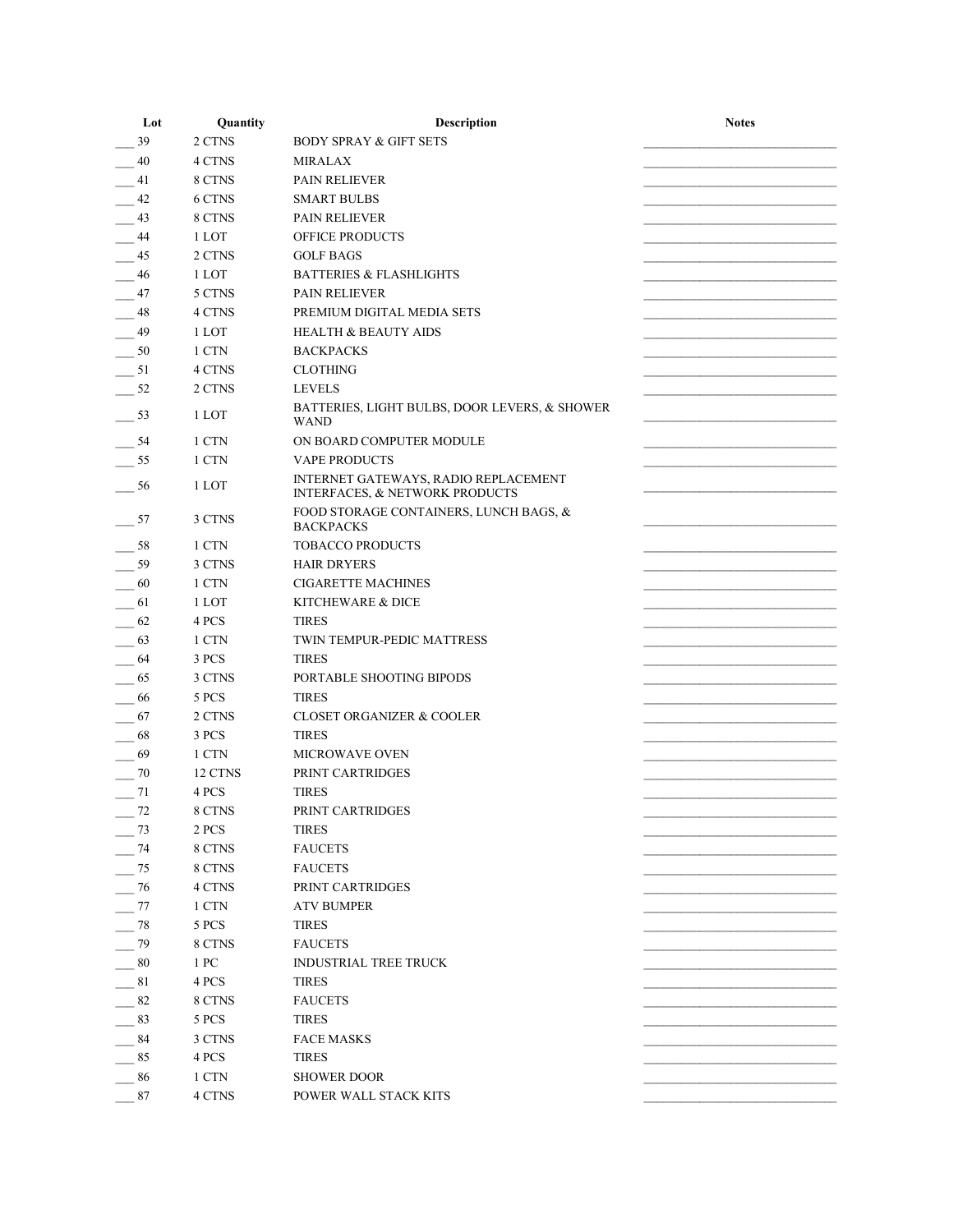| Lot   | Quantity | Description                                                                                    | <b>Notes</b> |
|-------|----------|------------------------------------------------------------------------------------------------|--------------|
| 88    | 1 LOT    | <b>TOOLS</b>                                                                                   |              |
| 89    | 8 CTNS   | <b>FAUCETS</b>                                                                                 |              |
| 90    | 8 CTNS   | <b>FAUCETS</b>                                                                                 |              |
| 91    | 1 SKID   | <b>HEAVY DUTY MATS</b>                                                                         |              |
| 92    | 1 SKID   | RESTAURANT SUPPLIES                                                                            |              |
| 93    | 1 SKID   | <b>FOAM CUP LIDS</b>                                                                           |              |
| 94    | 1 SKID   | <b>DESKTOP POWER STATIONS</b>                                                                  |              |
| 95    | 1 SKID   | <b>FOOD PRODUCTS</b>                                                                           |              |
| 96    | 1 SKID   | <b>PAPER TOWELS</b>                                                                            |              |
| 97    | 4 CTNS   | <b>TONER CARTRIDGES</b>                                                                        |              |
| 98    | 2 CTNS   | <b>AUTO WHEELS</b>                                                                             |              |
| 99    | 1 LOT    | <b>LOTION</b>                                                                                  |              |
| 100   | 1 SKID   | PLASITIC FILM, TAPE, & SINKS                                                                   |              |
| 101   | 1 SKID   | <b>GERMICIDAL BLEACH</b>                                                                       |              |
| 102   | 1 SKID   | <b>DEODORANT</b>                                                                               |              |
| 103   | 1 SKID   | <b>SOAP BARS</b>                                                                               |              |
| 104   | 1 SKID   | <b>FOOD PRODUCTS</b>                                                                           |              |
| 105   | 1 SKID   | <b>MISC ITEMS</b>                                                                              |              |
| 106   | 1 SKID   | <b>ENVELOPES</b>                                                                               |              |
| - 107 | 1 SKID   | CORDS, CRIMP RINGS, PROTECTIVE CAPS, TAPE, PAINT<br>ROLLERS, LIGHT BULBS, BOLTS, & METAL PARTS |              |
| 108   | 1 SKID   | <b>MISC ITEMS</b>                                                                              |              |
| 109   | 1 SKID   | <b>CLEANING PRODUCTS &amp; MOUSE TRAPS</b>                                                     |              |
| 110   | 1 SKID   | <b>EPSOM SALTS</b>                                                                             |              |
| 111   | 1 SKID   | <b>MEDICAL SUPPLIES</b>                                                                        |              |
| 112   | 6 CTNS   | <b>PAIN RELIEVER</b>                                                                           |              |
| 113   | 7 CTNS   | <b>FRAGRANCE</b>                                                                               |              |
| 114   | 5 CTNS   | <b>DIETARY SUPPLEMENTS</b>                                                                     |              |
| 115   | 7 CTNS   | PAIN RELIEVER & DIETARY SUPPLEMENTS                                                            |              |
| 116   | 7 CTNS   | <b>SMART BULBS</b>                                                                             |              |
| 117   | 6 CTNS   | <b>SMART BULBS</b>                                                                             |              |
| 118   | 6 CTNS   | <b>FAUCETS</b>                                                                                 |              |
| 119   | 4 CTNS   | DIETARY SUPPLEMENTS                                                                            |              |
| 120   | 4 CTNS   | <b>SMART WATCHES</b>                                                                           |              |
| 121   | 6 CTNS   | <b>FRAGRANCE</b>                                                                               |              |
| 122   | 1 SKID   | <b>CLEANING PRODUCTS</b>                                                                       |              |
| 123   | 1 LOT    | <b>VOTIVE CANDLES</b>                                                                          |              |
| 124   | 1 LOT    | <b>DOG TREATS</b>                                                                              |              |
| 125   | 1 SKID   | <b>DOG TREATS</b>                                                                              |              |
| 126   | 1 SKID   | PAPER TRAYS                                                                                    |              |
| 127   | 1 LOT    | <b>ANT KILLER</b>                                                                              |              |
| 128   | 1 LOT    | <b>DOG BONES</b>                                                                               |              |
| 129   | 3 SKIDS  | <b>SUGAR</b>                                                                                   |              |
| 130   | 1 SKID   | LIDS, CUPS, PAPER SACKS, FOOD WRAP, SPATULAS,<br>TABLECLOTHS, PLATES, & RESTAURANT SUPPLIES    |              |
| 131   | 1 SKID   | <b>CAT FOOD</b>                                                                                |              |
| 132   | 1 SKID   | <b>MULTI PURPOSE PAPER</b>                                                                     |              |
| 133   | 1 CRT    | <b>WALL OVEN</b>                                                                               |              |
| 134   | 1 SKID   | <b>HEALTH &amp; BEAUTY AIDS</b>                                                                |              |
| 135   | 1 SKID   | SOAP DISPENSERS, TOILET TISSUE, & MISC ITEMS                                                   |              |
| 136   | 1 SKID   | <b>FOOD PRODUCTS</b>                                                                           |              |
| 137   | 1 SKID   | HARDWARE & MISC ITEMS                                                                          |              |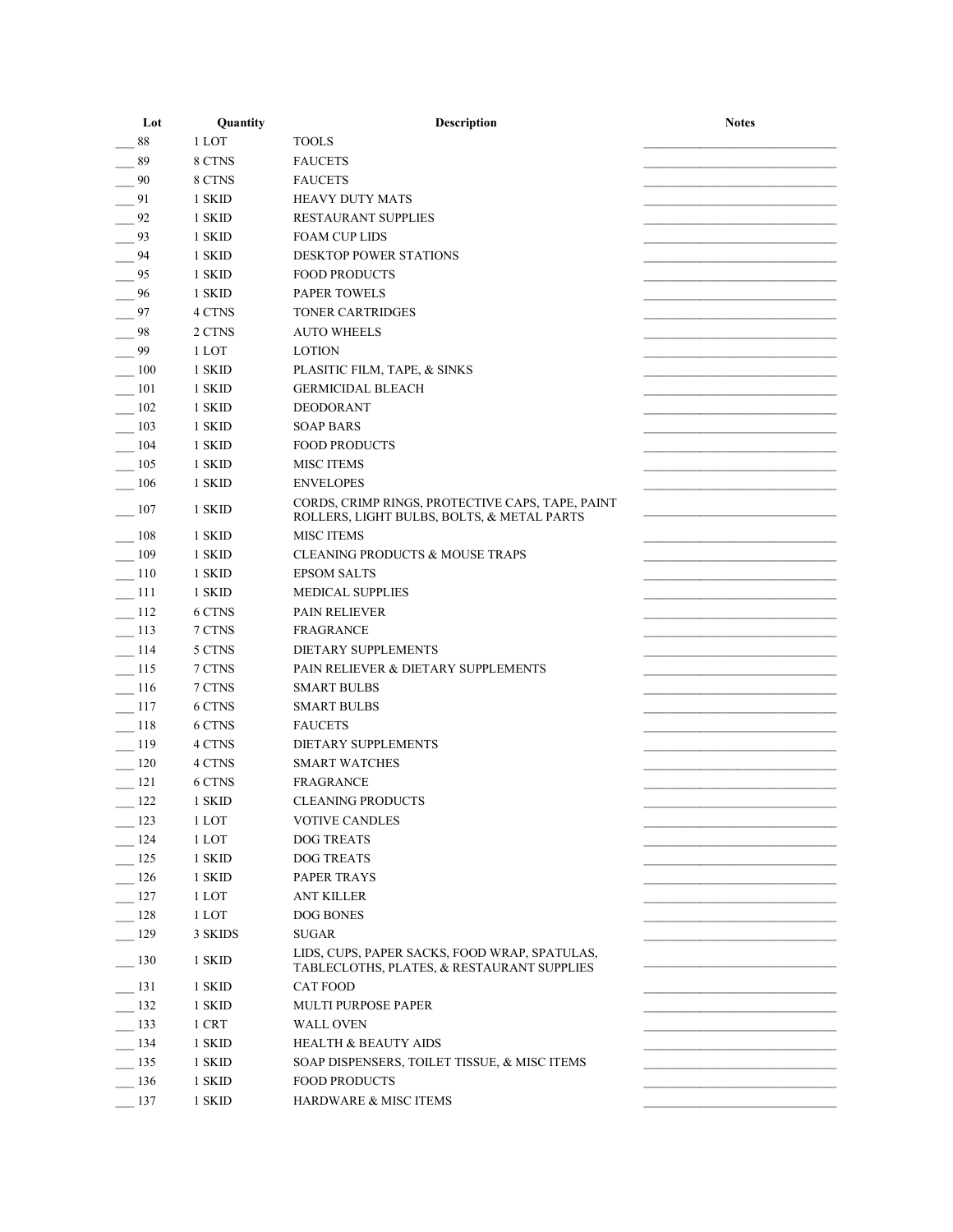| Lot    | Quantity | Description                                                                                                       | <b>Notes</b> |
|--------|----------|-------------------------------------------------------------------------------------------------------------------|--------------|
| 138    | 1 SKID   | <b>FOOD PRODUCTS</b>                                                                                              |              |
| 139    | 1 SKID   | <b>MATTRESS PADS</b>                                                                                              |              |
| 140    | 1 SKID   | <b>INFANT SOOTHE &amp; SWAY SWINGS</b>                                                                            |              |
| 141    | 1 SKID   | <b>WHOLE ALMONDS</b>                                                                                              |              |
| 142    | 1 SKID   | WIRED SECURITY SYSTEMS                                                                                            |              |
| 143    | 1 SKID   | <b>VACUUM SEALERS</b>                                                                                             |              |
| 144    | 1 SKID   | <b>NOVELTY LUGGAGE</b>                                                                                            |              |
| 145    | 1 SKID   | <b>CLOTHING</b>                                                                                                   |              |
| 146    | 1 SKID   | UNIVERSITY DOOR MATS                                                                                              |              |
| 147    | 1 SKID   | <b>BLEACH</b>                                                                                                     |              |
| 148    | 1 SKID   | <b>PLASTICWARE</b>                                                                                                |              |
| 149    | 1 SKID   | <b>MASSAGE CHAIR</b>                                                                                              |              |
| 150    | 1 SKID   | <b>HARDWARE &amp; MISC ITEMS</b>                                                                                  |              |
| 151    | 1 SKID   | <b>ASSORTED FRUIT SNACKS</b>                                                                                      |              |
| 152    | 1 SKID   | <b>FOOD ADDITIVE</b>                                                                                              |              |
| 153    | 1 SKID   | <b>CAPPUCCINO</b>                                                                                                 |              |
| 154    | 1 SKID   | <b>PAINT</b>                                                                                                      |              |
| 155    | 1 SKID   | <b>THICKENED WATER</b>                                                                                            |              |
| 156    | 1 SKID   | <b>MISC ITEMS</b>                                                                                                 |              |
| 157    | 1 SKID   | CUTLERY KITS, PLATES, COFFEE FILTERS, CONTAINERS,<br>BAGS, WATER BOTTLES, FOOD WRAP, & NAPKINS                    |              |
| 158    | 1 SKID   | <b>FOOD ADDITIVE</b>                                                                                              |              |
| 159    | 1 SKID   | NAPKINS, FILM, PLATES, PIZZA BOXES, FOOD TRAYS,<br>BAGS, CIGARETTE FILTERS, & FOOD CONTAINERS                     |              |
| 160    | 1 SKID   | <b>PILLOWS</b>                                                                                                    |              |
| 161    | 1 SKID   | <b>MISC ITEMS</b>                                                                                                 |              |
| 162    | 4 CTNS   | PRINTER INK                                                                                                       |              |
| 163    | 6 CTNS   | <b>SMART WATCHES</b>                                                                                              |              |
| 164    | 10 CTNS  | <b>SMART BULBS</b>                                                                                                |              |
| 165    | 6 CTNS   | <b>MEDICINE</b>                                                                                                   |              |
| 166    | 3 CTNS   | <b>PAIN RELIEVER</b>                                                                                              |              |
| 167    | 6 CTNS   | <b>SMART BULBS</b>                                                                                                |              |
| 168    | 4 CTNS   | <b>SMART WATCHES</b>                                                                                              |              |
| 169    | 6 CTNS   | <b>SMART BULBS</b>                                                                                                |              |
| 170    | 4 CTNS   | PRINT CARTRIDGES                                                                                                  |              |
| 171    | 12 CTNS  | <b>SMART BULBS</b>                                                                                                |              |
| $-172$ | 1 SKID   | <b>TOOTHPASTE</b>                                                                                                 |              |
| 173    | 1 SKID   | OIL FILTER, FOAM, TOOL BOX, PRIMER, ANTENNAS,<br>ADHESIVE, WHEEL HUB, AIR FILTERS, & VIBRATION<br><b>ISOLATOR</b> |              |
| 174    | 1 SKID   | <b>COLORED GLASS VASES</b>                                                                                        |              |
| 175    | 1 SKID   | <b>MEDICAL PRODUCTS</b>                                                                                           |              |
| 176    | 1 SKID   | <b>PLASTIC BAGS</b>                                                                                               |              |
| 177    | 1 SKID   | <b>CLEANING PRODUCTS</b>                                                                                          |              |
| 178    | 1 SKID   | <b>CHILI</b>                                                                                                      |              |
| 179    | 1 SKID   | <b>ENERGY DRINKS</b>                                                                                              |              |
| 180    | 1 SKID   | <b>CARDBOARD BOXES</b>                                                                                            |              |
| 181    | 1 SKID   | <b>HAND SOAP</b>                                                                                                  |              |
| 182    | 1 SKID   | <b>MENS NATURAL SOAP BARS</b>                                                                                     |              |
| 183    | 1 SKID   | DEER & RABBIT REPELLENT                                                                                           |              |
| - 184  | 1 SKID   | <b>FOOD PRODUCTS</b>                                                                                              |              |
| 185    | 1 LOT    | <b>DOG BONES</b>                                                                                                  |              |
| 186    | 1 LOT    | <b>DISHES</b>                                                                                                     |              |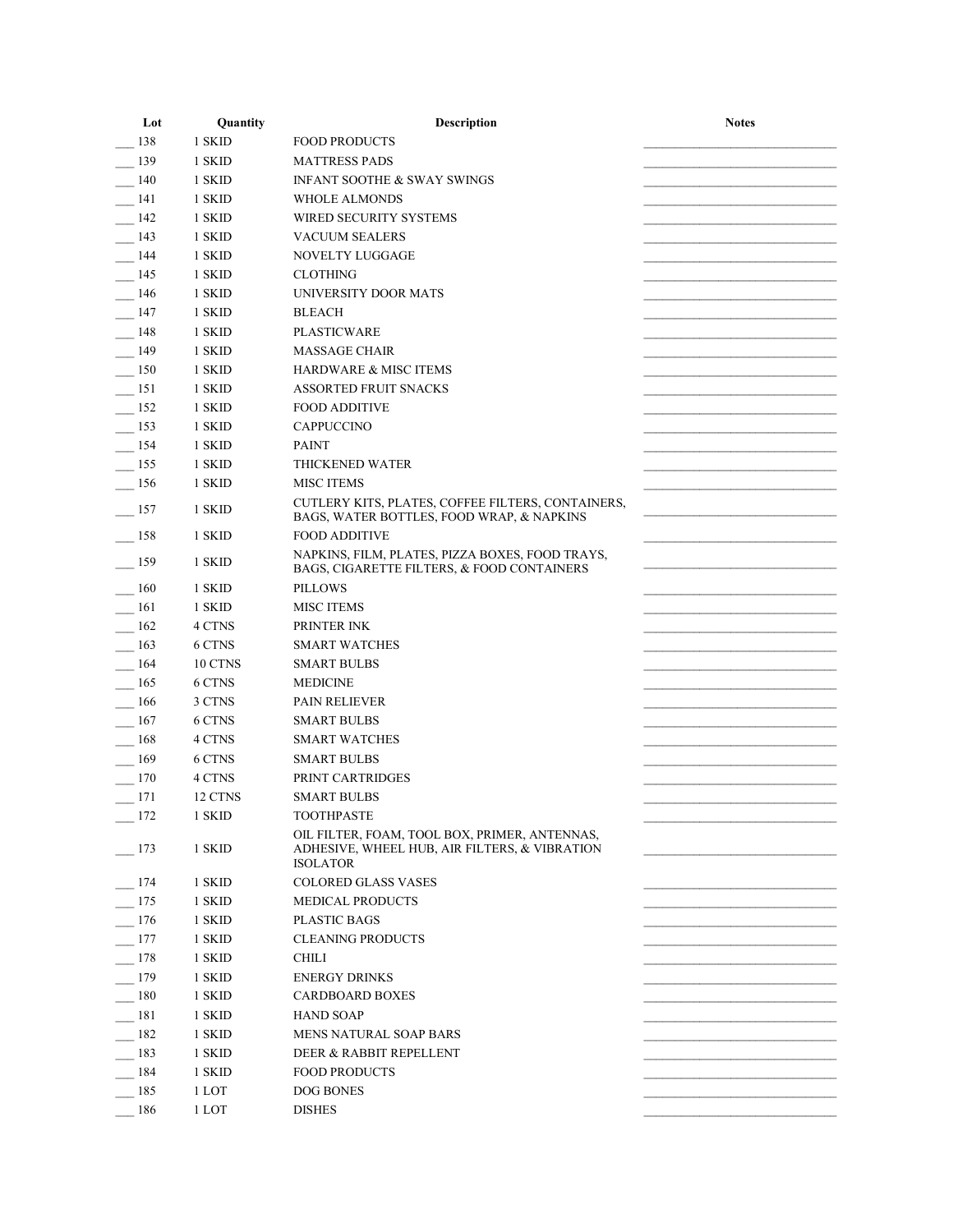| Lot | Quantity | Description                                  | <b>Notes</b> |
|-----|----------|----------------------------------------------|--------------|
| 187 | 1 SKID   | <b>PLASTICWARE</b>                           |              |
| 188 | 1 SKID   | <b>ADIRONDACK CHAIRS</b>                     |              |
| 189 | 1 SKID   | PACK N PLAYS                                 |              |
| 190 | 1 SKID   | <b>WHOLE ALMONDS</b>                         |              |
| 191 | 1 SKID   | <b>WHOLE ALMONDS</b>                         |              |
| 192 | 1 SKID   | <b>SOCKS</b>                                 |              |
| 193 | 1 SKID   | <b>HEAVY DUTY MATS</b>                       |              |
| 194 | 1 SKID   | INFANT SOOTHE & SWAY SWINGS & PACK N PLAYS   |              |
| 195 | 1 SKID   | LIGHT BULBS & MOISTURE CREAM                 |              |
| 196 | 1 SKID   | DESKTOP POWER STATIONS                       |              |
| 197 | 1 SKID   | <b>HARDWARE &amp; MISC ITEMS</b>             |              |
| 198 | 1 SKID   | <b>PLASTICWARE</b>                           |              |
| 199 | 1 LOT    | <b>TRASH CANS</b>                            |              |
| 200 | 1 PC     | <b>VANITY</b>                                |              |
| 201 | 1 LOT    | <b>VANITY</b>                                |              |
| 202 | 1 SKID   | <b>CLOTHING</b>                              |              |
| 203 | 1 SKID   | <b>MAILERS</b>                               |              |
| 204 | 1 SKID   | <b>RUBBER COMPOUND</b>                       |              |
| 205 | 1 SKID   | <b>RESTAURANT SUPPLIES</b>                   |              |
| 206 | 1 SKID   | <b>TORTILLAS</b>                             |              |
| 207 | 1 SKID   | ORGANIC CHIA SEEDS                           |              |
| 208 | 1 SKID   | DISINFECTANT WIPES                           |              |
| 209 | 1 SKID   | <b>FOOD ADDITIVE</b>                         |              |
| 210 | 1 SKID   | <b>FOOD PRODUCTS</b>                         |              |
| 211 | 1 LOT    | <b>BANQUET TABLE ROLLS</b>                   |              |
| 212 | 1 LOT    | <b>CIGARETTE TUBES</b>                       |              |
| 213 | 7 CTNS   | <b>MEDICINE</b>                              |              |
| 214 | 5 CTNS   | PRINTER INK                                  |              |
| 215 | 1 LOT    | <b>HAIR PRODUCTS</b>                         |              |
| 216 | 3 CTNS   | <b>PAIN RELIEVER</b>                         |              |
| 217 | 4 CTNS   | <b>MEDICINE</b>                              |              |
| 218 | 4 CTNS   | PRINTER INK                                  |              |
| 219 | 5 CTNS   | <b>SMART BULBS</b>                           |              |
| 220 | 1 LOT    | <b>SMART WATCHES</b>                         |              |
| 221 | 4 CTNS   | PRINTER INK                                  |              |
| 222 | 3 CTNS   | <b>MEDICINE &amp; DIETARY SUPPLEMENTS</b>    |              |
| 223 | 1 SKID   | <b>EPSOM SALTS</b>                           |              |
| 224 | 1 SKID   | <b>MISC ITEMS</b>                            |              |
|     |          |                                              |              |
| 225 | 1 LOT    | AIR MOVER, TOOL BAG, & PRESSURE WASHER WANDS |              |
| 226 | 1 LOT    | <b>HEALTH &amp; BEAUTY AIDS</b>              |              |
| 227 | 1 SKID   | <b>MISC ITEMS</b>                            |              |
| 228 | 1 SKID   | <b>HOT SAUCE PACKS</b>                       |              |
| 229 | 1 SKID   | <b>MEDICAL PRODUCTS</b>                      |              |
| 230 | 1 SKID   | <b>BINDERS</b>                               |              |
| 231 | 1 PC     | <b>WASHER/DRYER COMBO</b>                    |              |
| 232 | 1 PC     | <b>WASHER/DRYER COMBO</b>                    |              |
| 233 | 1 PC     | <b>WASHER/DRYER COMBO</b>                    |              |
| 234 | 1 SKID   | <b>BOXES</b>                                 |              |
| 235 | 1 SKID   | <b>RUBBER MOLDING</b>                        |              |
| 236 | 1 SKID   | <b>AUTO PARTS</b>                            |              |
| 237 | 1 SKID   | <b>FOOD PRODUCTS</b>                         |              |
| 238 | 1 SKID   | <b>MISC ITEMS</b>                            |              |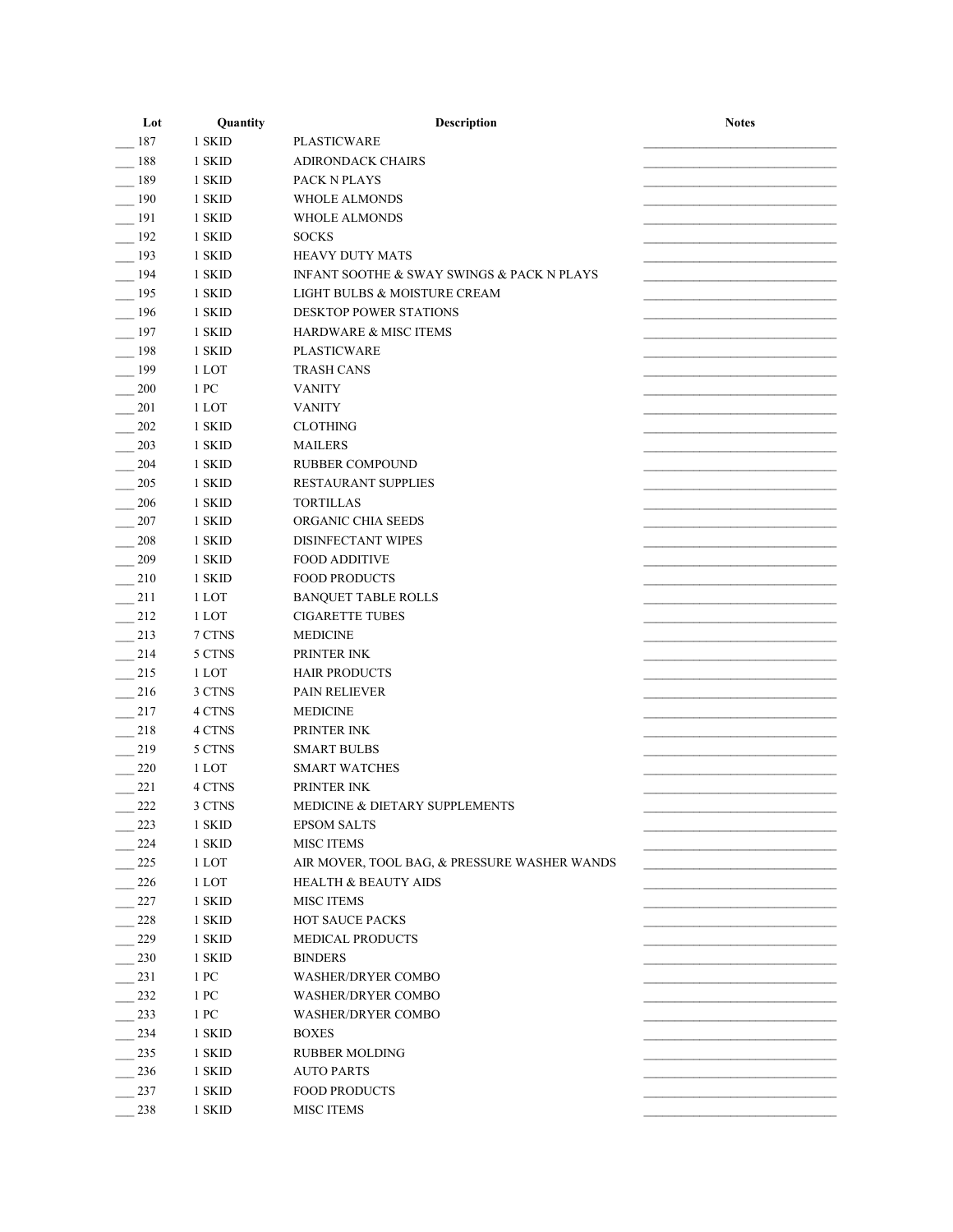| Lot | Quantity | Description                   | <b>Notes</b> |
|-----|----------|-------------------------------|--------------|
| 239 | 1 SKID   | <b>MEDICAL PRODUCTS</b>       |              |
| 240 | 1 SKID   | <b>ADIRONDACK CHAIRS</b>      |              |
| 241 | 1 SKID   | <b>CLOTHING</b>               |              |
| 242 | 1 SKID   | <b>HOME DECOR &amp; TOOLS</b> |              |
| 243 | 1 SKID   | <b>BATH TOWELS</b>            |              |
| 244 | 1 LOT    | <b>FREEZER</b>                |              |
| 245 | 1 PC     | <b>REFRIGERATOR</b>           |              |
| 246 | 2 PCS    | <b>FILE CABINETS</b>          |              |
| 247 | 1 LOT    | <b>ICE BIN</b>                |              |
| 248 | 1 PC     | <b>LADDER</b>                 |              |
| 249 | 1 PC     | UTILITY CART                  |              |
| 250 | 1 LOT    | <b>FREEZER</b>                |              |
| 251 | 1 PC     | <b>FILE CABINET</b>           |              |
| 252 | 1 PC     | <b>CHAIR</b>                  |              |
| 253 | 1 LOT    | <b>REFRIGERATOR</b>           |              |
| 254 | 1 PC     | <b>PRINTER</b>                |              |
| 255 | 1 PC     | <b>AIR HANDLER</b>            |              |
| 256 | 1 PC     | <b>PRINTER</b>                |              |
| 257 | 1 PC     | <b>LADDER</b>                 |              |
| 258 | 1 PC     | <b>COMMERCIAL COOLER</b>      |              |
| 259 | 1 PC     | <b>COMMERCIAL FREEZER</b>     |              |
| 260 | 1 LOT    | <b>AIR HANDLER</b>            |              |
| 261 | 1 PC     | <b>AIR HANDLER</b>            |              |
| 262 | 1 CTN    | <b>FOOD WARMER</b>            |              |
| 263 | 1 LOT    | A-COIL                        |              |
| 264 | 1 LOT    | <b>SAFE</b>                   |              |
| 265 | 1 LOT    | <b>RV REFRIGERATOR</b>        |              |
| 266 | 1 PC     | <b>LADDER</b>                 |              |
| 267 | 1 PC     | <b>FURNITURE</b>              |              |
| 268 | 1 LOT    | <b>TRASH RECEPTACLE</b>       |              |
| 269 | 1 PC     | <b>COMMERCIAL COOLER</b>      |              |
| 270 | 1 SKID   | <b>BEDDNG</b>                 |              |
| 271 | 16 CTNS  | <b>TONER CARTRIDGES</b>       |              |
| 272 | 16 CTNS  | <b>FAUCETS</b>                |              |
| 273 | 10 CTNS  | <b>FAUCETS</b>                |              |
| 274 | 1 PC     | <b>TRANSFORMER</b>            |              |
| 275 | 1 SKID   | <b>LABELS</b>                 |              |
| 276 | 1 LOT    | <b>MISC ITEMS</b>             |              |
| 277 | 1 LOT    | <b>WEIGHT PLATES</b>          |              |
| 278 | 1 SKID   | <b>MISC ITEMS</b>             |              |
| 279 | 1 SKID   | <b>ICE MACHINE</b>            |              |
| 280 | 1 ROLL   | CARPET                        |              |
| 281 | 1 ROLL   | CARPET                        |              |
| 282 | 1 PC     | <b>FURNITURE</b>              |              |
| 283 | 1 SKID   | <b>LABELS</b>                 |              |
| 284 | 2 ROLLS  | <b>CARPET</b>                 |              |
| 285 | 2 ROLLS  | <b>RUG &amp; CARPET</b>       |              |
| 286 | 1 SKID   | <b>PAPER ROLLS</b>            |              |
| 287 | 1 SKID   | AIR COMPRESSOR                |              |
| 288 | 2 CTNS   | DOOR/DRAWER COMBOS            |              |
| 289 | 6 CTNS   | <b>TOOLS &amp; KNEE PADS</b>  |              |
| 290 | 8 CTNS   | TOOLS & KNEE PADS             |              |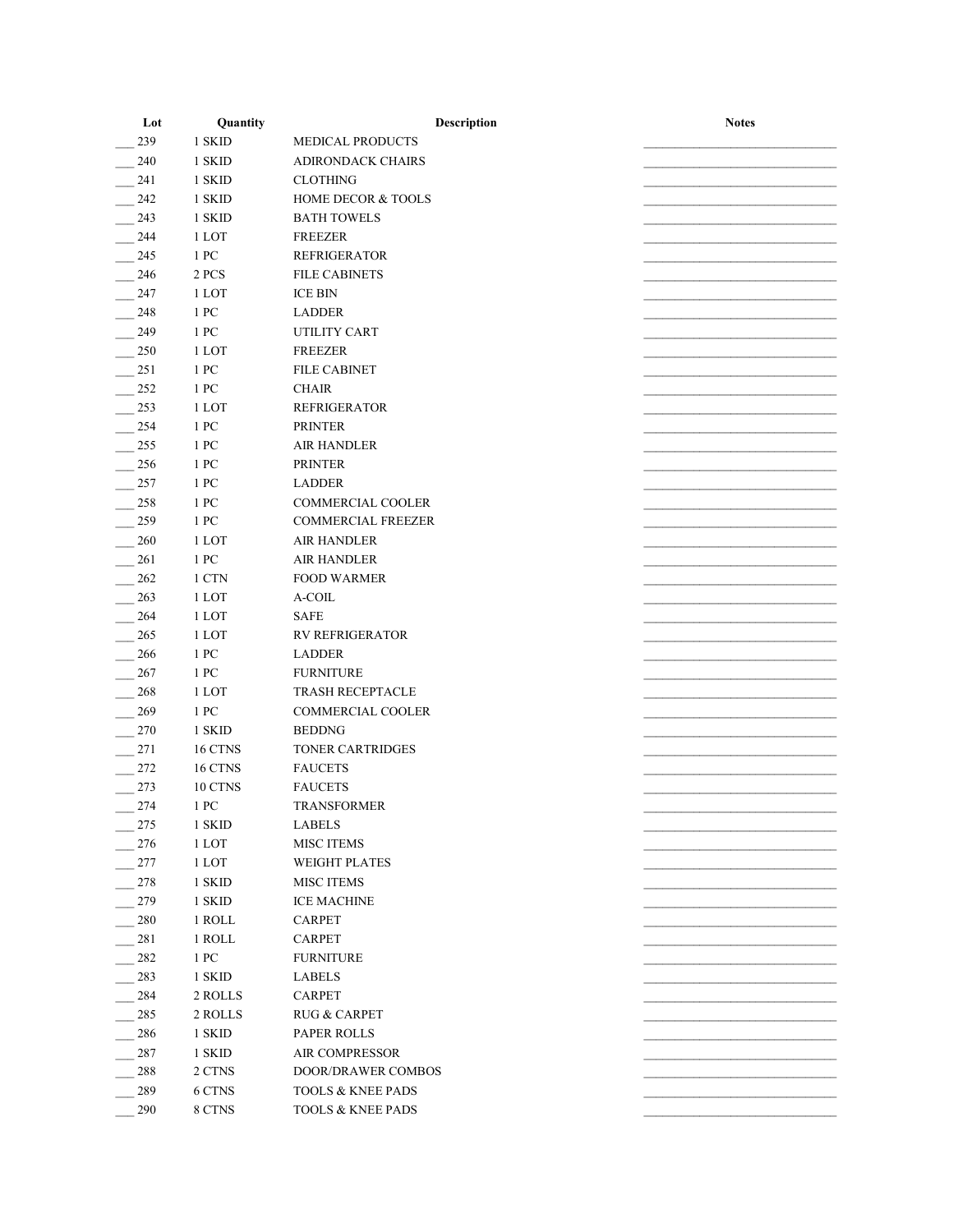| Lot | Quantity         | Description                                 | <b>Notes</b> |
|-----|------------------|---------------------------------------------|--------------|
| 291 | 3 CTNS           | <b>FACE MASKS</b>                           |              |
| 292 | 3 CTNS           | <b>FACE MASKS</b>                           |              |
| 293 | 1 SKID           | <b>FRAMING NAILS</b>                        |              |
| 294 | 1 SKID           | <b>CARDBOARD BOXES</b>                      |              |
| 295 | 1 SKID           | <b>FOAM GLASS INSULATION</b>                |              |
| 296 | 1 SKID           | <b>SHOWER STALL BASE</b>                    |              |
| 297 | 1 SKID           | <b>HVAC UNIT</b>                            |              |
| 298 | 1 SKID           | <b>MIRRORS</b>                              |              |
| 299 | 1 SKID           | <b>PUMP CASE</b>                            |              |
| 300 | 1 SKID           | <b>CARDBOARD BOXES</b>                      |              |
| 301 | 1 SKID           | <b>CARDBOARD BOXES</b>                      |              |
| 302 | 1 LOT            | <b>BATHROOM ACCESSORIES</b>                 |              |
| 303 | 1 LOT            | <b>BEACH TOWELS</b>                         |              |
| 304 | 1 LOT            | <b>AIR COMPRESSOR</b>                       |              |
| 305 | 1 SKID           | <b>MISC ITEMS</b>                           |              |
| 306 | 1 SKID           | PAINT PRODUCTS & STAKES                     |              |
| 307 | 1 SKID           | <b>PAPER ROLLS</b>                          |              |
| 308 | 1 SKID           | <b>DISPLAY</b>                              |              |
| 309 | 1 CRT            | <b>AUTO PARTS</b>                           |              |
| 310 | 3 PCS            | WOODEN HAND RAIL, MOP STICKS, & BRUSH HEADS |              |
| 311 | 2 CTNS           | <b>MIRROR &amp; AUTO PARTS</b>              |              |
| 312 | 1 CTN            | <b>COMMUNICATION BOARD</b>                  |              |
| 313 | 2 CTNS           | JET DRUM SANDER STANDS                      |              |
| 314 | 1 CTN            | <b>CONDENSER NEEDLES</b>                    |              |
| 315 | 1 CTN            | <b>ALUMINUM TABLE</b>                       |              |
| 316 | 1 CTN            | <b>BOAT CUSHION</b>                         |              |
| 317 | 2 PCS            | <b>LADDERS</b>                              |              |
| 318 | 8 CTNS           | <b>FAUCETS</b>                              |              |
| 319 | 1 CTN            | <b>FOLDING TABLE</b>                        |              |
| 320 | 7 CTNS           | <b>FAUCETS</b>                              |              |
| 321 | 1 CTN            | <b>CHAIR PARTS</b>                          |              |
| 322 | 1 PC             | <b>LADDER</b>                               |              |
| 323 | 1 PC             | <b>PLASTIC PIPE</b>                         |              |
| 324 | 1 CTN            | CONFERENCE TABLE STARTER FRAME              |              |
|     |                  |                                             |              |
| 325 | 1 CTN            | <b>TENSION RODS</b>                         |              |
| 326 | 2 CTNS           | <b>SHOWER WALL SETS</b>                     |              |
| 327 | 3 PCS            | VAULT POLE, DRAWER, & SHELF TRACK           |              |
| 328 | 1 LOT            | WOOD TRIM                                   |              |
| 329 | 1 CTN            | <b>WORK TABLE TOP</b>                       |              |
| 330 | 10 CTNS          | <b>BEDDING</b>                              |              |
| 331 | $1\ \mathrm{PC}$ | <b>LADDER</b>                               |              |
| 332 | 2 CTNS           | <b>LITTER GENIES</b>                        |              |
| 333 | 1 SKID           | <b>HANGING FOLDERS</b>                      |              |
| 334 | 1 SKID           | <b>HEAVY DUTY MATS</b>                      |              |
| 335 | 1 SKID           | <b>FOOD SEALING BAGS</b>                    |              |
| 336 | 1 SKID           | <b>COMFORTERS</b>                           |              |
| 337 | 1 SKID           | LEGGINGS, WASHCLOTHS, & SOCKS               |              |
| 338 | 1 SKID           | <b>TOOLS</b>                                |              |
| 339 | 1 SKID           | <b>DOG TREATS</b>                           |              |
| 340 | 1 SKID           | <b>TOYS</b>                                 |              |
| 341 | 1 SKID           | <b>TRIMMERS</b>                             |              |
| 342 | 1 SKID           | FINGERNAIL POLISH REMOVER                   |              |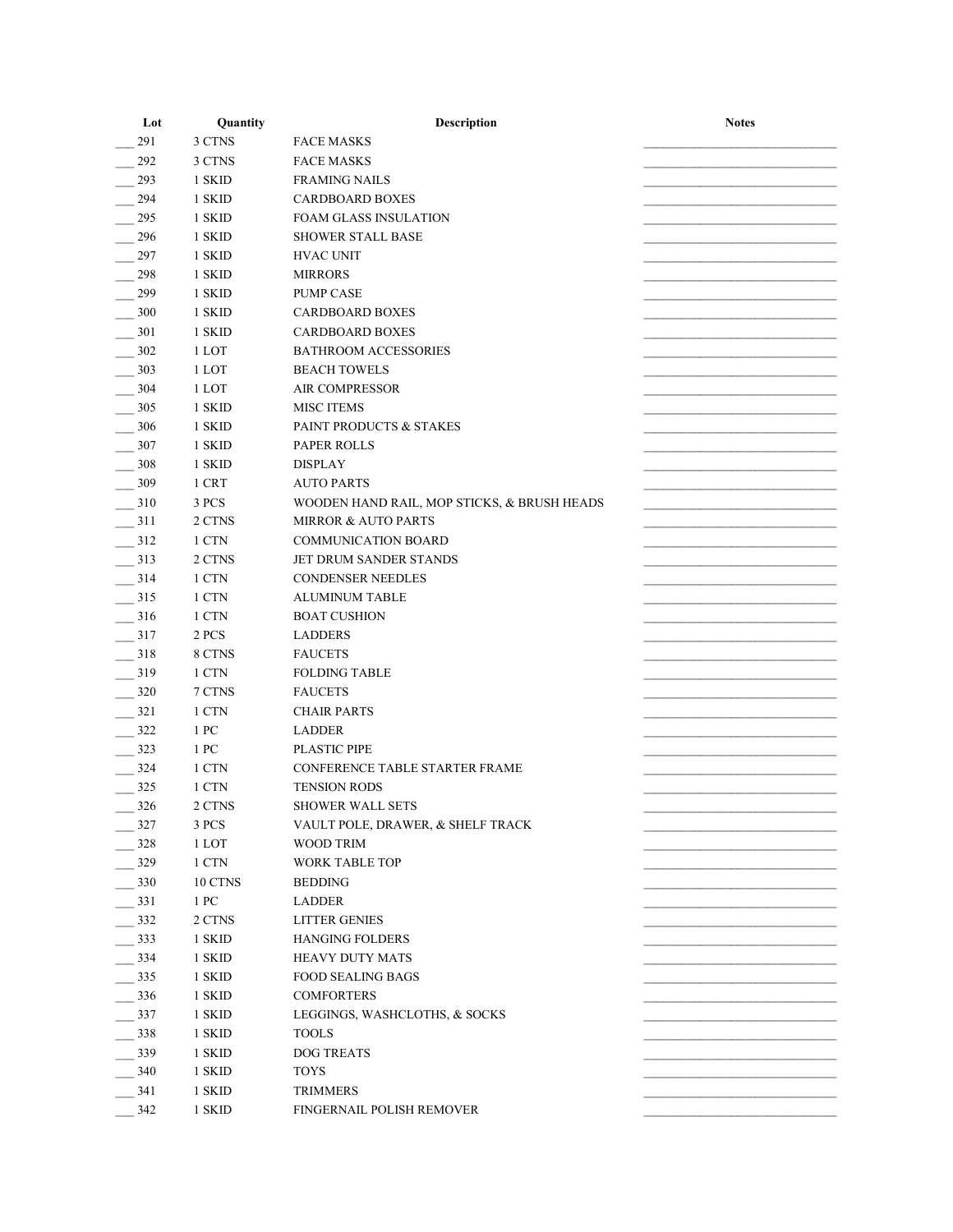| Lot | Quantity | Description                               | <b>Notes</b> |
|-----|----------|-------------------------------------------|--------------|
| 343 | 1 SKID   | <b>COMFORTERS</b>                         |              |
| 344 | 1 SKID   | <b>CLOTHING</b>                           |              |
| 345 | 1 SKID   | <b>PUSH MOWER KITS</b>                    |              |
| 346 | 1 SKID   | <b>TOILETS</b>                            |              |
| 347 | 7 CTNS   | <b>VACUUMS</b>                            |              |
| 348 | 1 SKID   | <b>PECANS</b>                             |              |
| 349 | 1 SKID   | <b>CHILDRENS CLOTHING</b>                 |              |
| 350 | 1 SKID   | <b>VITAMINS</b>                           |              |
| 351 | 1 SKID   | <b>BEDDING</b>                            |              |
| 352 | 1 SKID   | <b>FLEECE JACKETS</b>                     |              |
| 353 | 1 SKID   | <b>T-SHIRTS</b>                           |              |
| 354 | 1 SKID   | <b>CLOTHING</b>                           |              |
| 355 | 1 SKID   | <b>TOOLS</b>                              |              |
| 356 | 1 SKID   | <b>TUMERIC</b>                            |              |
| 357 | 1 SKID   | <b>MIXED PRINT CARTRIDGES</b>             |              |
|     |          |                                           |              |
| 358 | 1 SKID   | <b>BLANKETS</b>                           |              |
| 359 | 1 SKID   | <b>VITAMINS</b>                           |              |
| 360 | 1 SKID   | DOWN ALTERNATIVE BLANKETS                 |              |
| 361 | 1 SKID   | <b>SHEET SETS</b>                         |              |
| 362 | 1 SKID   | <b>CLOTHING</b>                           |              |
| 363 | 1 SKID   | COLLAGEN SUPPLEMENTS                      |              |
| 364 | 1 SKID   | <b>VACUUMS</b>                            |              |
| 365 | 1 SKID   | <b>LEGAL PADS</b>                         |              |
| 366 | 1 SKID   | <b>TOOLS</b>                              |              |
| 367 | 1 SKID   | <b>DOG TREATS</b>                         |              |
| 368 | 1 SKID   | MECHANICS TOOL SETS                       |              |
| 369 | 1 SKID   | <b>NAME BRAND SOCKS</b>                   |              |
| 370 | 1 SKID   | SELF PROPELLED MOWERS                     |              |
| 371 | 1 SKID   | <b>CHRISTMAS YARD DECOR</b>               |              |
| 372 | 1 SKID   | <b>BEDDING</b>                            |              |
| 373 | 1 SKID   | <b>BEDDING</b>                            |              |
| 374 | 1 SKID   | LEGGINGS                                  |              |
| 375 | 1 SKID   | <b>AIR FILTERS</b>                        |              |
| 376 | 1 SKID   | <b>COLLAPSIBLE ORGANIZERS</b>             |              |
| 377 | 1 SKID   | <b>CUBE ORGANIZERS</b>                    |              |
| 378 | 1 SKID   | <b>BEDDING</b>                            |              |
| 379 | 1 SKID   | <b>NAME BRAND SOCKS</b>                   |              |
| 380 | 1 SKID   | <b>BEDDING</b>                            |              |
| 381 | 1 SKID   | <b>NAME BRAND SOCKS</b>                   |              |
| 382 | 1 SKID   | <b>BEDDING</b>                            |              |
| 383 | 1 SKID   | <b>SWIMWEAR</b>                           |              |
| 384 | 1 SKID   | WOMENS UNDERGARMENTS                      |              |
| 385 | 1 SKID   | WORK LIGHTS                               |              |
|     |          |                                           |              |
| 386 | 1 SKID   | <b>NAME BRAND SOCKS</b>                   |              |
| 387 | 1 SKID   | <b>WATER DISPENSERS</b>                   |              |
| 388 | 1 SKID   | <b>CLIPBOARD CASES</b>                    |              |
| 389 | 1 LOT    | ALUMINUM FOIL                             |              |
| 390 | 1 LOT    | <b>SOCKS</b>                              |              |
| 391 | 1 SKID   | DOWN ALTERNATIVE BLANKETS                 |              |
| 392 | 1 LOT    | <b>LEGAL PADS</b>                         |              |
| 393 | 1 LOT    | KITCHEN SHEARS, STEAK KNIVES, & TEASPOONS |              |
| 394 | 1 SKID   | HIP & JOINT DOG CHEWS                     |              |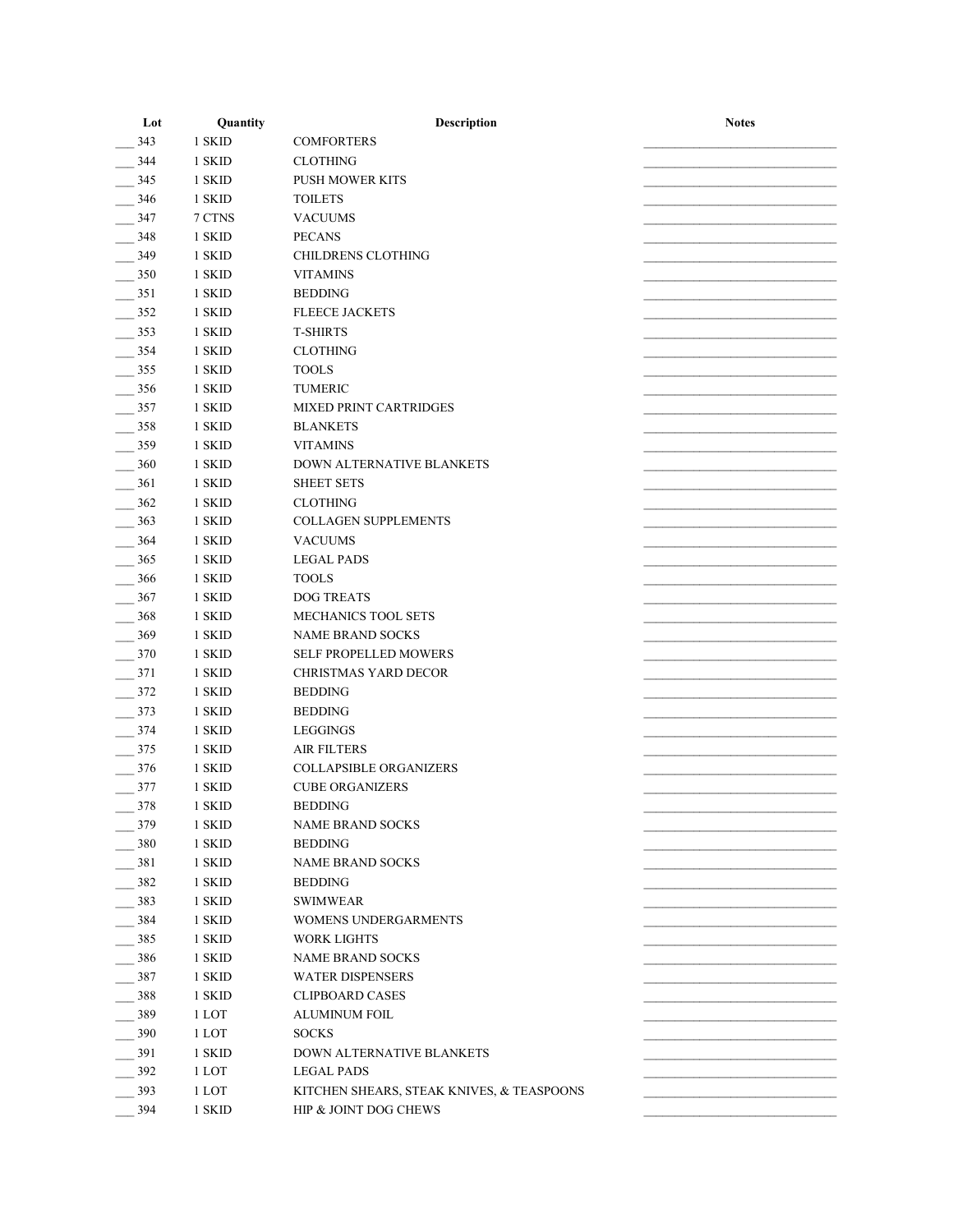| Lot | Quantity | Description                        | <b>Notes</b> |
|-----|----------|------------------------------------|--------------|
| 395 | 1 SKID   | <b>WATER DISPENSERS</b>            |              |
| 396 | 1 SKID   | <b>MIXING BOWLS</b>                |              |
| 397 | 1 SKID   | <b>BEDDING</b>                     |              |
| 398 | 1 SKID   | <b>HEALTH &amp; BEAUTY AIDS</b>    |              |
| 399 | 1 SKID   | <b>INK CARTRIDGES</b>              |              |
| 400 | 1 SKID   | <b>BEDDING</b>                     |              |
| 401 | 1 SKID   | NAME BRAND FLANNEL SHIRTS          |              |
| 402 | 1 SKID   | <b>BEDDING</b>                     |              |
| 403 | 1 SKID   | <b>NAME BRAND SOCKS</b>            |              |
| 404 | 1 SKID   | <b>BEDDING</b>                     |              |
| 405 | 1 SKID   | <b>NAME BRAND SOCKS</b>            |              |
| 406 | 1 SKID   | <b>PECANS</b>                      |              |
|     |          |                                    |              |
| 407 | 1 SKID   | <b>INSULATED SHOPPING BAGS</b>     |              |
| 408 | 1 SKID   | <b>TOOLS</b>                       |              |
| 409 | 1 SKID   | <b>BEDDING</b>                     |              |
| 410 | 1 SKID   | <b>HEALTH &amp; BEAUTY AIDS</b>    |              |
| 411 | 1 SKID   | <b>HAMPERS &amp; STORAGE CUBES</b> |              |
| 412 | 1 SKID   | <b>ANIMAL CRACKERS</b>             |              |
| 413 | 1 SKID   | <b>KNIT BOXERS</b>                 |              |
| 414 | 1 SKID   | <b>TOOLS</b>                       |              |
| 415 | 1 SKID   | PLASTIC CRATES                     |              |
| 416 | 1 SKID   | <b>GARDEN HOSES</b>                |              |
| 417 | 1 SKID   | <b>AIR BAG PARTS</b>               |              |
| 418 | 1 SKID   | STORAGE CLIPBOARDS                 |              |
| 419 | 1 SKID   | DIE CAST VEHICLE                   |              |
| 420 | 1 SKID   | HEAVY DUTY FLOOR MATS              |              |
| 421 | 1 SKID   | <b>BEDDING</b>                     |              |
| 422 | 1 LOT    | <b>FACE MASKS</b>                  |              |
| 423 | 1 SKID   | <b>BEDDING</b>                     |              |
| 424 | 1 SKID   | <b>BEDDING</b>                     |              |
| 425 | 1 SKID   | <b>NAME BRAND SOCKS</b>            |              |
|     | 1 SKID   | <b>BEDDING</b>                     |              |
| 426 |          |                                    |              |
| 427 | 1 SKID   | <b>HAMPERS &amp; STORAGE CUBES</b> |              |
| 428 | 1 SKID   | <b>BEDDING</b>                     |              |
| 429 | 1 SKID   | <b>BEACH TOWELS</b>                |              |
| 430 | 1 SKID   | <b>SOCKS</b>                       |              |
| 431 | 1 SKID   | <b>MEDICINE</b>                    |              |
| 432 | 1 SKID   | <b>TOOLS</b>                       |              |
| 433 | 1 SKID   | <b>DOG TREATS</b>                  |              |
| 434 | 3 CTNS   | <b>TOWELS</b>                      |              |
| 435 | 1 LOT    | <b>CLOTHING</b>                    |              |
| 436 | 1 SKID   | INSULATED SHOPPING BAGS            |              |
| 437 | 1 SKID   | PEANUT BUTTER                      |              |
| 438 | 1 SKID   | <b>DOG CRATES</b>                  |              |
| 439 | 1 CTN    | OFFICE CHAIR                       |              |
| 440 | 1 SKID   | <b>BRAKE FLUID</b>                 |              |
| 441 | 1 SKID   | <b>EXAM TABLE PAPER</b>            |              |
| 442 | 1 CTN    | <b>FIVE DRAWER CART</b>            |              |
| 443 | 1 SKID   | <b>BARN DOOR KITS</b>              |              |
| 444 | 1PC      | FREEZER                            |              |
| 445 | 1 PC     | <b>FREEZER</b>                     |              |
| 446 | 1 LOT    | <b>OUTDOOR FURNITURE</b>           |              |
|     |          |                                    |              |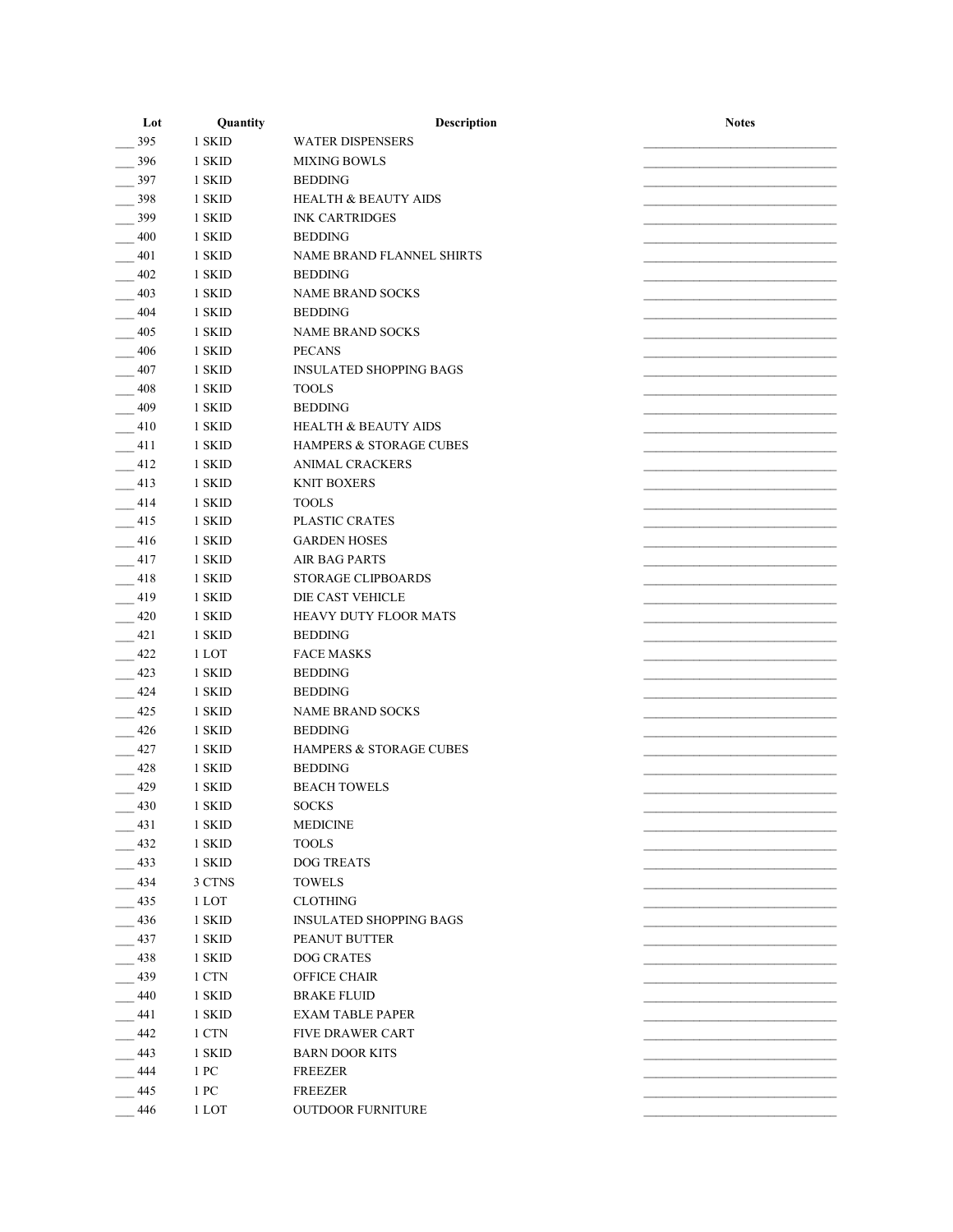| Lot        | Quantity        | Description                        | <b>Notes</b> |
|------------|-----------------|------------------------------------|--------------|
| 447        | 1 SKID          | DRY ERASE BOARDS                   |              |
| 448        | 1 SKID          | <b>BEDDING</b>                     |              |
| 449        | 1 SKID          | <b>PECANS</b>                      |              |
| 450        | 1 SKID          | A/C UNIT                           |              |
| 451        | 1 SKID          | <b>FURNITURE</b>                   |              |
| 452        | 1 SKID          | <b>WOOD CABINETS</b>               |              |
| 453        | 1 SKID          | <b>FOOD DISPLAY CASE</b>           |              |
| 454        | 1 SKID          | <b>HARDWARE</b>                    |              |
| 455        | 1 SKID          | <b>PAPER</b>                       |              |
| 456        | 1 SKID          | <b>TOILETS</b>                     |              |
| 457        | 1 SKID          | <b>FURNITURE</b>                   |              |
| 458        | 1 SKID          | <b>WOOD CABINETS</b>               |              |
| 459        | 2 CTNS          | <b>BROOMS &amp; DOOR TRACKS</b>    |              |
| 460        | 1 BDL           | <b>CHAIRS</b>                      |              |
| 461        | 3 CTNS          | <b>NURSING PADS</b>                |              |
| 462        | 1 CTN           | <b>TABLE TOP</b>                   |              |
| 463        | 2 PCS           | <b>CANVAS ART</b>                  |              |
| 464        | 1 LOT           | <b>BLINDS</b>                      |              |
| 465        | 2 CTNS          | <b>FURNITURE</b>                   |              |
|            |                 | <b>METAL POLE</b>                  |              |
| 466        | 1 CTN           |                                    |              |
| 467        | 1 CTN           | NETWORK EQUIPMENT                  |              |
| 468        | 1 PC            | <b>LADDER</b>                      |              |
| 469        | 1 CTN           | PORTABLE ELECTRIC COOLER           |              |
| 470        | 1 CTN           | <b>BOOKSHELF</b>                   |              |
| 471        | 1 CTN           | AQUA CONTROL CENTER                |              |
| 472        | 2 CTNS<br>1 CTN | <b>DOORS &amp; HARDWARE</b>        |              |
| 473<br>474 |                 | <b>DESK</b>                        |              |
|            | 1 LOT<br>1 SKID | METAL PIPE (OUTSIDE)               |              |
| 475<br>476 | 1 SKID          | METAL PARTS & TUBING (OUTSIDE)     |              |
|            |                 | <b>METAL POLES (OUTSIDE)</b>       |              |
| 477        | 1 SKID          | WOOD & PLASTIC TRIM (OUTSIDE)      |              |
| 478        | 1 LOT           | WIRE BASKETS (OUTSIDE)             |              |
| 479        | 1 SKID          | <b>METAL SHEETS (OUTSIDE)</b>      |              |
| 480        | 1 SKID          | <b>FLANGES (OUTSIDE)</b>           |              |
| 481        | 1 SKID          | <b>RUBBER ROLLS (OUTSIDE)</b>      |              |
| 482        | 1 SKID          | <b>METAL PLATE (OUTSIDE)</b>       |              |
| 483        | 1 SKID          | FLAT METAL SHEET (OUTSIDE)         |              |
| 484        | 1 SKID          | <b>GOLF CART TOP (OUTSIDE)</b>     |              |
| 485        | 1 SKID          | RACKS & METAL CABLE TIES (OUTSIDE) |              |
| 486        | 1 SKID          | <b>ENCLOSURES (OUTSIDE)</b>        |              |
| 487        | 1 SKID          | <b>BATHTUB (OUTSIDE)</b>           |              |
| 488        | 1 SKID          | PIPE & METAL PARTS (OUTSIDE)       |              |
| 489        | 1 SKID          | BATHTUB & METAL CABINETS (OUTSIDE) |              |
| 490        | 1 SKID          | <b>FLOORING STRIPS (OUTSIDE)</b>   |              |
| 491        | 1 SKID          | FLOORING STRIPS (OUTSIDE)          |              |
| 492        | 1 SKID          | LOCKER UNITS (OUTSIDE)             |              |
| 493        | 1 SKID          | <b>CLOSET DOORS (OUTSIDE)</b>      |              |
| 494        | 1 SKID          | RADIATOR (OUTSIDE)                 |              |
| 495        | 1 SKID          | <b>BALING WIRE (OUTSIDE)</b>       |              |
| 496        | 1 SKID          | <b>METAL PARTS (OUTSIDE)</b>       |              |
| 497        | 1 SKID          | FORM BOLTS (OUTSIDE)               |              |
| 498        | 1 SKID          | <b>METAL POLES (OUTSIDE)</b>       |              |